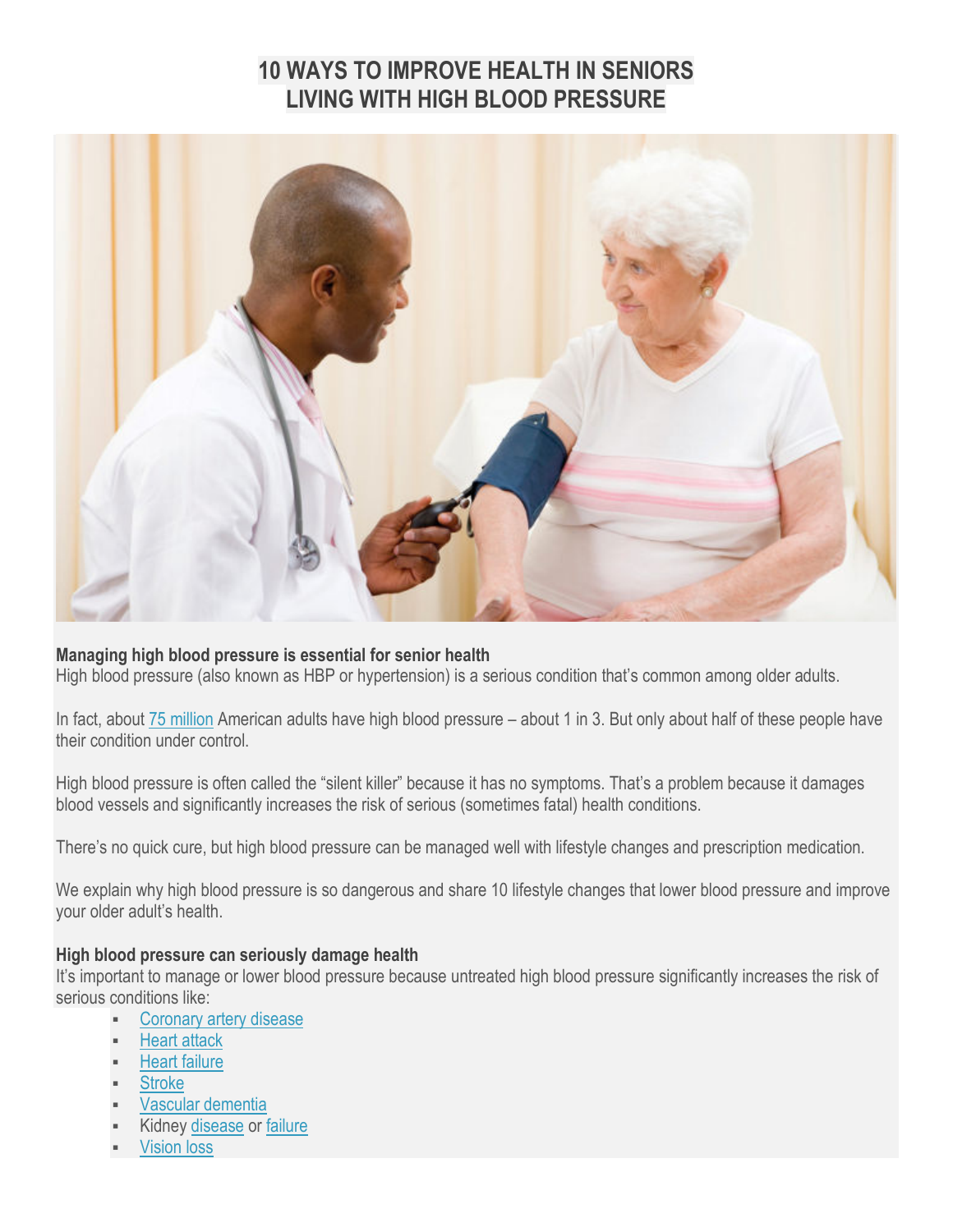- **[Angina](http://www.heart.org/HEARTORG/Conditions/HeartAttack/SymptomsDiagnosisofHeartAttack/Angina-Chest-Pain_UCM_450308_Article.jsp#.WIhNZvkrKM8)**
- [Peripheral artery disease](http://www.heart.org/HEARTORG/Conditions/VascularHealth/PeripheralArteryDisease/Symptoms-and-Diagnosis-of-PAD_UCM_301306_Article.jsp#.WIhNMPkrKM8) (PAD)
- Shortness of breath during light physical activity or exercise

We've got 10 ways to help your older adult live a healthier lifestyle and lower or maintain their blood pressure.

Plus, if your older adult is already on blood pressure medication, a healthy lifestyle could also [help their medication](https://www.heart.org/HEARTORG/Conditions/HighBloodPressure/MakeChangesThatMatter/Changes-You-Can-Make-to-Manage-High-Blood-Pressure_UCM_002054_Article.jsp) work more effectively.

They don't have to make all these changes at the same time – that might be too big of an adjustment.

Instead, ease them into it by choosing one or two of their top issues and gradually improving those. After those changes become part of their regular routine, keep working through the rest of the list.

## **1. Regularly monitor blood pressure**

Keeping track of your older adult's blood pressure is key to reducing it. After all, it's tough to improve something that you can't measure.

Get a [home blood pressure monitor](http://amzn.to/2kqWoKe) to take measurements daily or weekly. Keep a notebook to record the date and blood pressure measurement so you can track changes over time. It also shows when lifestyle changes are working.

Use the American Heart Association's [handy](https://www.heart.org/HEARTORG/Conditions/HighBloodPressure/MakeChangesThatMatter/Changes-You-Can-Make-to-Manage-High-Blood-Pressure_UCM_002054_Article.jsp) chart to see which category your older adult's blood pressure is in – from normal through the 4 levels of high blood pressure.

## **2. Take medications as prescribed**

If your older adult's doctor has prescribed medication to control blood pressure, be sure they follow instructions – take pills on time, don't skip doses, and don't cut pills in half. Get prescriptions refilled ahead of time so they won't run out of medicine.

If anything is unclear or confusing or if [side effects](http://www.rxlist.com/high_blood_pressure_hypertension_medications-page8/drugs-condition.htm#what_are_common_high_blood_pressure_side_effects) come up, tell the doctor right away so they can find a solution.

# **3. Maintain a healthy weight**

Those who are overweight could lower blood pressure by losing just 10 pounds. That may even allow them to take less blood pressure medication.

#### **4. Eat heart-healthy foods**

Adjusting eating habits is an effective way to lower blood pressure. Focus on whole foods, less fat, and more fruits and vegetables. The [DASH diet](http://www.webmd.com/hypertension-high-blood-pressure/tc/high-blood-pressure-nutrition-tips-topic-overview#1) is a helpful guide.

# **5. Use less salt (sodium)**

Reducing the use of salt also helps control high blood pressure. The goal is to stay below 1500 mg of sodium per day.

# **6. Exercise regularly**

Regular exercise helps lower blood pressure. Aim for moderate activity at least 2.5 hours a week.

Walking is an excellent activity and can be done inside the house, outside in nature, or somewhere like a shopping mall.

# **7. Don't smoke**

When someone smokes, the nicotine raises blood pressure and heart rate. Smoking also causes arteries to tighten, which also increases blood pressure.